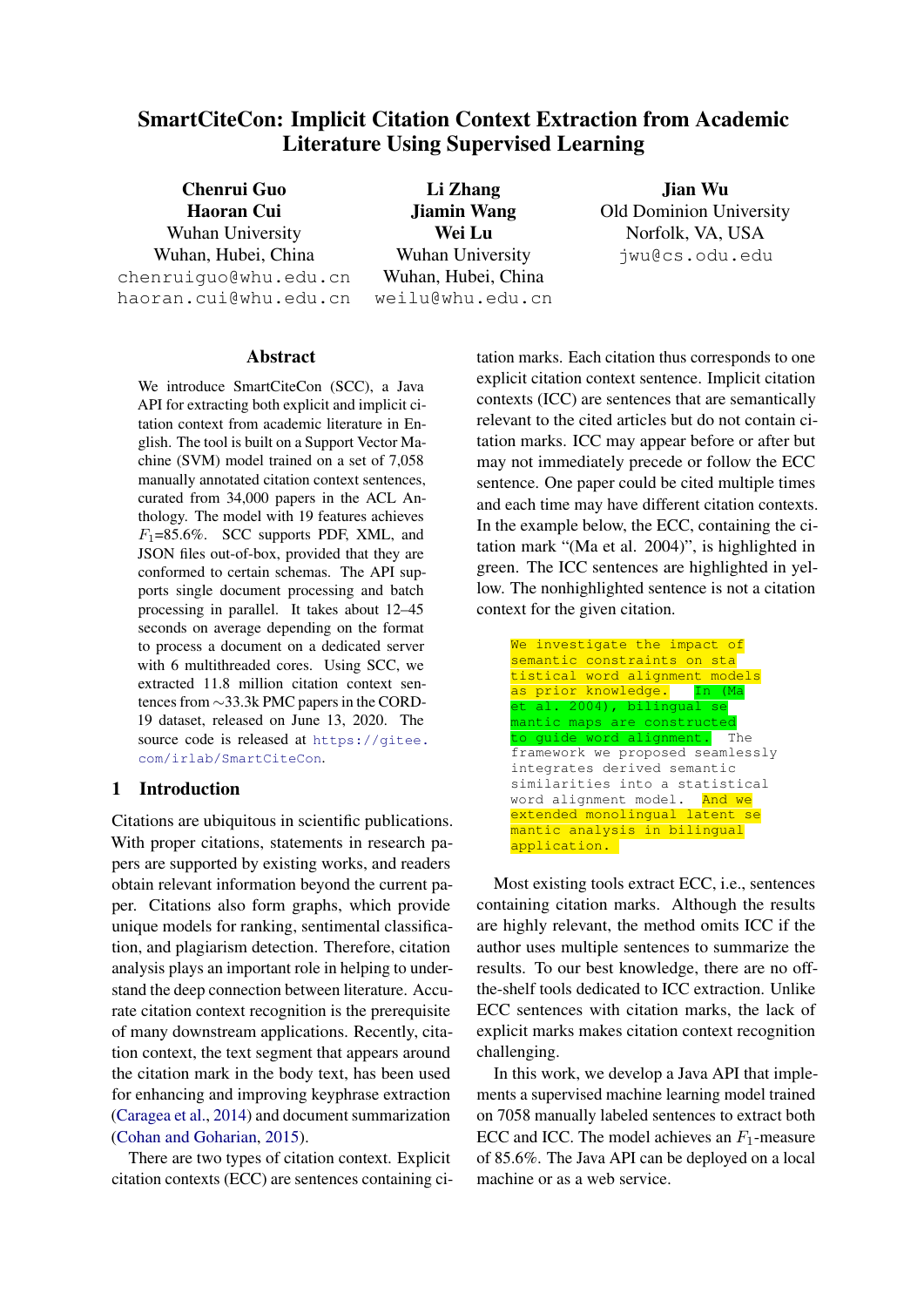### 2 Related Work

Several citation context extraction methods have been developed. In [Nanba and Okumura](#page-5-2) [\(1999\)](#page-5-2), the scope of the citation context covered several consecutive sentences before and after the sentences with citation marks (i.e., citation sentence), identified based on a referential relationship with the citation sentence. In another work, Markov model was used for identifying citation context [\(Qazvinian and Radev,](#page-5-3) [2010\)](#page-5-3). Sugiyama (2010) described a support vector machine (SVM) and maximum entropy (ME) model for identifying citation sentences using shallow features such as proper nouns and contextual classification of the previous and next sentence [\(Sugiyama et al.,](#page-5-4) [2010\)](#page-5-4). They found that the performances of SVM and ME do not exhibit significant differences. The positive samples were selected as sentences including citation marks using regular expression matching, ICC extraction was not covered.

ParsCit is an open-source software commonly used for citation parsing and citation context extraction [\(Councill et al.,](#page-5-5) [2008\)](#page-5-5). ParsCit parses citation strings using a Conditional Random Field (CRF) model. The citation context extraction was performed by extracting a fixed window size of 200 characters on either side of the citation mark. GRO-BID [\(Lopez,](#page-5-6) [2009\)](#page-5-6) is a library to extract information from scholarly documents. The documentation reports the  $F_1$ -measure of citation context resolution is around 75%, which counts both the correct identification of citation marks and its correct association with bibliographic references.

In summary, existing citation context extraction tools focus on ECC but ignore ICC, the latter of which includes more sentences semantically related to the cited papers.

#### 3 Supervised Machine Learning Model

Our system is based on a supervised machine learning model proposed in [Lei et al.](#page-5-7) [\(2016\)](#page-5-7), which classifies a sentence into ICC and non-ICC.

We adopted the ground truth built by [Lei et al.](#page-5-7) [\(2016\)](#page-5-7) containing 130 articles from 34,000 computational linguistics conference proceedings in ACL Anthology. The original PDF files were converted to XML format using OCR (Schäfer and [Weitz,](#page-5-8) [2012\)](#page-5-8). The training set was labeled by 13 graduate students majoring in information management. The labeling agreement was tested using Cohen's Kappa Coefficient ( $\kappa = 0.937$ ). The fi-

nal ground truth contains 3,578 positive and 3,480 negative samples. The preprocessing uses Apache OpenNLP for sentence segmentation. Citation marks are identified using regular expressions. Citation marks are then removed, and the original sentences are converted into regular sentences for following analyses such as part-of-speech (POS) tagging. Each sentence is represented by up to 19 features of four types (Table 1). The best model using all features achieves  $86\%$  F<sub>1</sub>-measure in a the 10-fold cross validation. The SVM outperformed CRF by about 5% in  $F_1$ -measure (Table [2\)](#page-2-0).

### 4 Architecture

The SCC system completes the extraction in four steps (Figure [1\)](#page-3-0): (1) file type recognition, (2) preprocessing, (3) feature extraction, and (4) sentence classification. The output is a JSON file containing ECC and ICC and other citation-related information. The API was written based on the Springboot framework in Java. The machine learning model was implemented with WEKA.

#### 4.1 File Type Recognition

SCC first recognizes the uploaded file type. For a PDF file, SCC invokes GROBID and converts it to an XML file under the TEI schema. If an XML file is uploaded as input, SCC checks whether the schema is in compliance with TEI or PloS ONE schema and passes it to corresponding preprocessors. If a JSON file is uploaded, it checks if it is in compliance with the S2ORC schema, published by Semantic Scholar [\(Lo et al.,](#page-5-9) [2020\)](#page-5-9). We apply Apache Tika to identify file format. Other format of data files will not be processed.

#### 4.2 Preprocessing

The preprocessing step reads files passed from the last step with customized preprocessors depending on the schema and prepares a canonicalized XML for feature extraction. This step includes the following modules.

#### 4.2.1 Tag removal

This module involves removing irrelevant tags from the DOM structure in the XML file. For example, in the PloS ONE XML files, the  $\langle$ fig>,  $\langle$ sub>, and <italic> tags used for marking up figures, superscripts, and italic font are all moved. Only the text inside these tags are retained. The  $\langle x \rangle$  tags mark positions of citations, which will be used for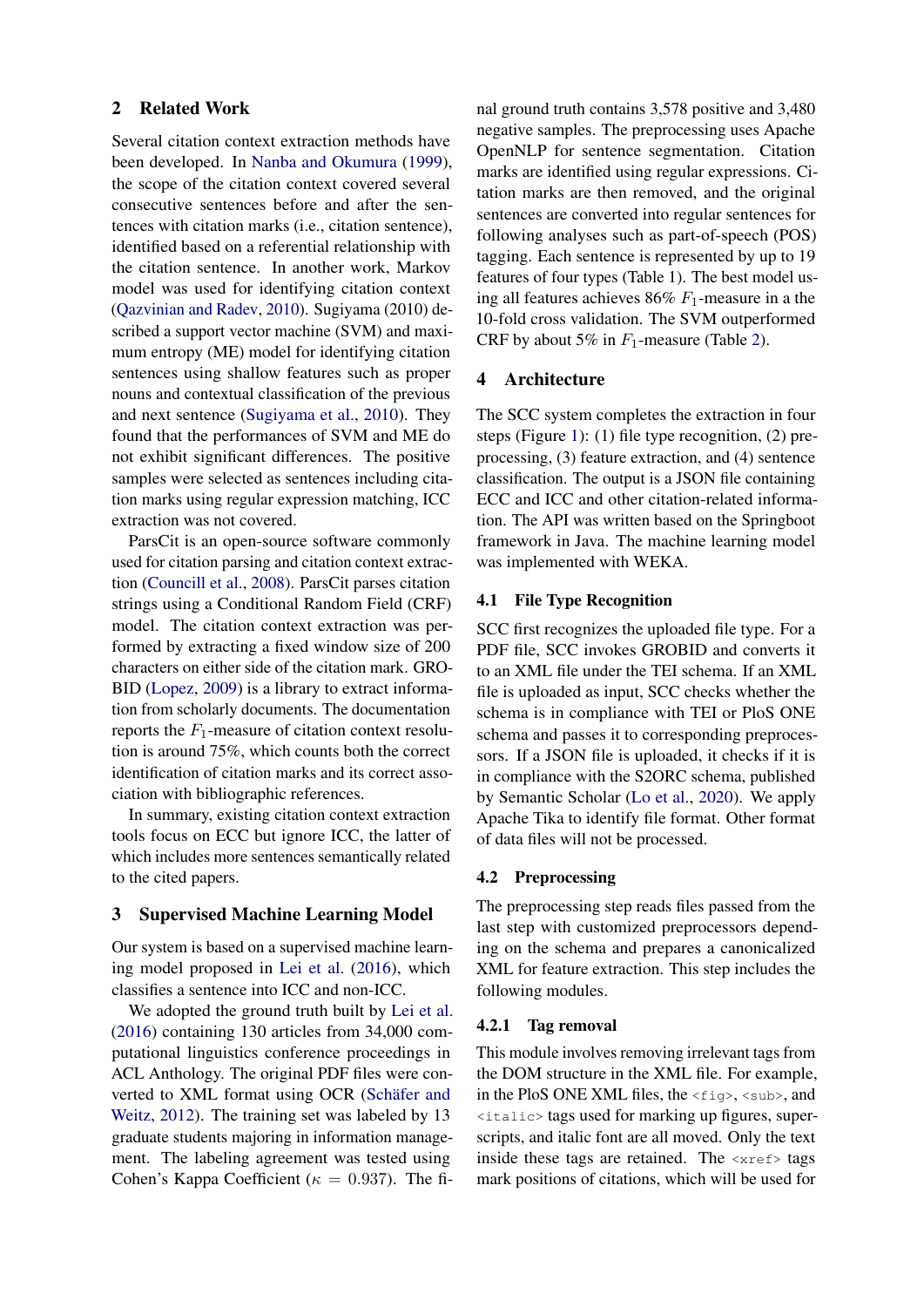<span id="page-2-4"></span>

| #              | <b>Features</b>                                   | <b>Categories</b> |
|----------------|---------------------------------------------------|-------------------|
| 1              | Distance to the citation sentence                 | Location          |
| 2              | In the same paragraph as the citation sentence    | Location          |
| 3              | Include any citation marks                        | Location          |
| $\overline{4}$ | The preceding sentence is not a citation sentence | Location          |
| 5              | The following sentence is not a citation sentence | Location          |
| 6              | The preceding sentence is the first in paragraph  | Location          |
| 7              | Is the first sentence in the paragraph            | Location          |
| 8              | Section the sentence is in                        | Location          |
| 9              | Is the last sentence in the paragraph             | Location          |
| 10             | Trigram Jaccard similarity                        | Content           |
| 11             | <b>Bigram Jaccard similarity</b>                  | Content           |
| 12             | Unigram Jaccard similarity                        | Content           |
| 13             | Include author names                              | Reference         |
| 14             | Include any words in the citation sentence        | Reference         |
| 15             | Include He/She/It or their variants               | Reference         |
| 16             | Include Lexical hooks (Murray, 2015)              | Reference         |
| 17             | Include Work Nouns (Murray, 2015)                 | Reference         |
| 18             | Number of citation marks                          | <b>Type</b>       |
| 19             | Include certain conjunction                       | Structure         |

Table 1: Features of the SVM model. A citation sentence is the sentence containing a citation mark.

<span id="page-2-0"></span>

|               |       |       | Model   Precision   Recall   F1-measure |
|---------------|-------|-------|-----------------------------------------|
| <b>SVM_19</b> | 85.6% | 85.6% | 85.6%                                   |
| $CRF_19$      | 82.2% | 79.9% | 80.8%                                   |

Table 2: Evaluation of SVM and CRF models on 19 features.

restoring citations. We use a separate data structure to store the positions of  $\langle x \rangle$  tags before removing them.

### 4.2.2 Sentence segmentation

We compared five commonly used sentence segmentation tools, including the Pragmatic Seg-menter by Kevin Dias<sup>[1](#page-2-1)</sup>, lingpine<sup>[2](#page-2-2)</sup>, NLTK<sup>[3](#page-2-3)</sup>, a regular expression parser, and the Stanford CoreNLP [\(Manning et al.,](#page-5-11) [2014\)](#page-5-11) sentence splitter. The golden standard contains 52 sentences provided by Kevin Dias, which covers most possible sentence forms. According to Dias' comparison, the Pragmatic Segmenter receives an accuracy of 98% and the Stanford CoreNLP's accuracy is 59.6%. In our experiments, the accuracies for Lingpipe, NLTK, and

regular expression parsers are 61.5%, 50.0%, and 38.5%, respectively. The Pragmatic Segmenter is implemented by Ruby on Rails. To make our API less dependent on a second programming language, we decided to employ Lingpipe for sentence segmentation. We select up to five sentences before and after the current citation sentence as the candidates for classification. This covers almost all sentences that could be classified as ICC.

### 4.2.3 Canonicalization

Because the input XML may have different schemas, this module takes the processed documents from the above modules and transforms them into a unified schema for feature extraction. The canonicalized schema defines new IDs for chapters, paragraphs, sentences, and citations. The canonicalized XML also includes whether the current sentence contains citation marks.

### 4.3 Feature Extraction and Text **Classification**

This step extracts 19 features (Table [1\)](#page-2-4) from the canonicalized XML files and represents each candidate sentence as a vector saved in Livsvm files $4$ .

<span id="page-2-1"></span><sup>1</sup>[https://github.com/diasks2/pragmatic\\_](https://github.com/diasks2/pragmatic_segmenter) [segmenter](https://github.com/diasks2/pragmatic_segmenter)

<span id="page-2-2"></span> $2$ <http://www.alias-i.com/lingpipe/>

<span id="page-2-3"></span><sup>3</sup><https://www.nltk.org/>

<span id="page-2-5"></span><sup>4</sup>[https://www.csie.ntu.edu.tw/˜cjlin/](https://www.csie.ntu.edu.tw/~cjlin/libsvm/) [libsvm/](https://www.csie.ntu.edu.tw/~cjlin/libsvm/)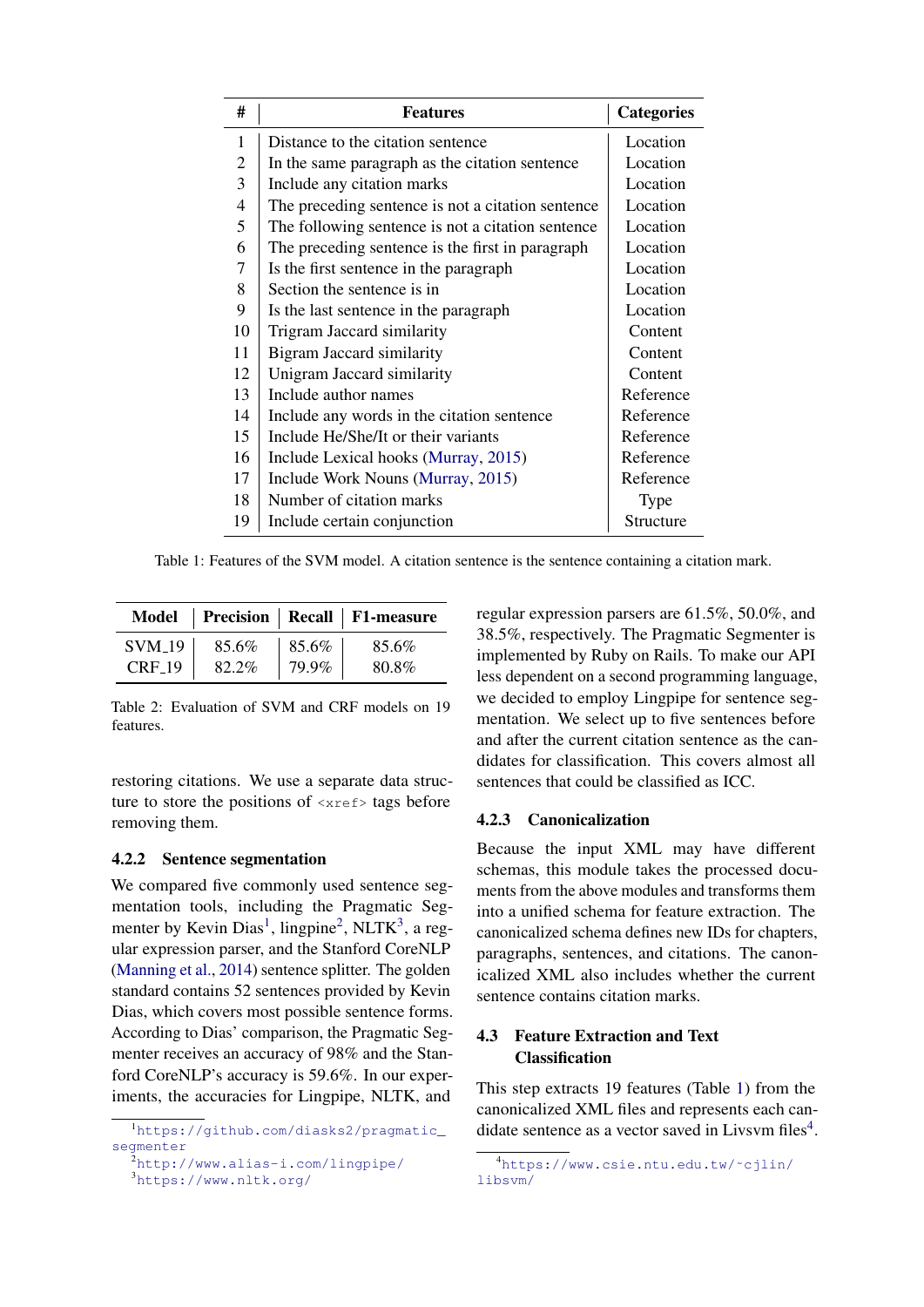<span id="page-3-0"></span>

Figure 1: SmartCiteCon architecture.

The SVM model classifies each sentence and outputs a binary indicating whether a sentence is ICC or not. The output JSON file contains citation marks and their positions, citation sentences, and sentences classified as ICC.

### 4.3.1 User Interfaces

Users can install SCC on a local machine. The API interface supports 3 modes:

- 1. Single document mode using the /extract service;
- 2. Batch extraction model with files zipped and transferred through TCP/IP – using /batchExtract;
- 3. Local extraction model with files retrieved from a local directory – using /localExtract.

In the single document and batch extraction modes, the API will return JSON objects and execution status. For the local extraction mode, the API will return the execution status and the results will be saved in JSON files.

### 5 SCC API Performance

We test the SCC API on a computer with 16GB RAM and an Intel Core i7-8570H CPU@2.20GHz, which has 6 hyperthreaded cores (12 threads in total). In a preliminary experiment, we compare the runtime of processing 10 XML documents using a single process under different JVM heap sizes. The runtimes corresponding to 12GB, 8GB, 4GB,

and 2GB are 23.8 min, 12.7 min, 7.3 min, and 7.6 min, respectively. Higher heap does not boost processing speed probably due to garbage collection. Based on the results, in the following experiments, 4GB heap was allocated to JVM. The experiments were set to extract citation context from randomly selected documents in different formats. The datasets include 10 PDF documents from PLoS ONE, 10 XML documents corresponding to the PDF documents, and 10 JSON documents from the CORD-19 dataset. We monitor the system using Jprofiler (version 11) and calculate the median time it takes for processing one document as we vary the number of processes  $N_p$ . Figure [2](#page-4-0) shows that the CPU utilization increases from about 10% and saturates when  $N_p$  reaches 8. The memory utilization climbs up slowly as  $N_p$  increases but are mostly well below the maximum allocated heap, because processed documents are not stored in memory anymore. The average processing time for all three types gradually decreases as  $N_p$  increases but in general, it takes longer to process PDF files than JSON and XML files. The maximum and minimum processing time are shown in Table [3.](#page-4-1) The runtime can be further reduced by running the API on a computer with more processes on a multicore server. On average, JSON files take the least time to process.

## 6 Extracting Citation Context from CORD-19

SCC is different from similar tools such as ParsCit and GROBID in that it extracts both ECC and ICC.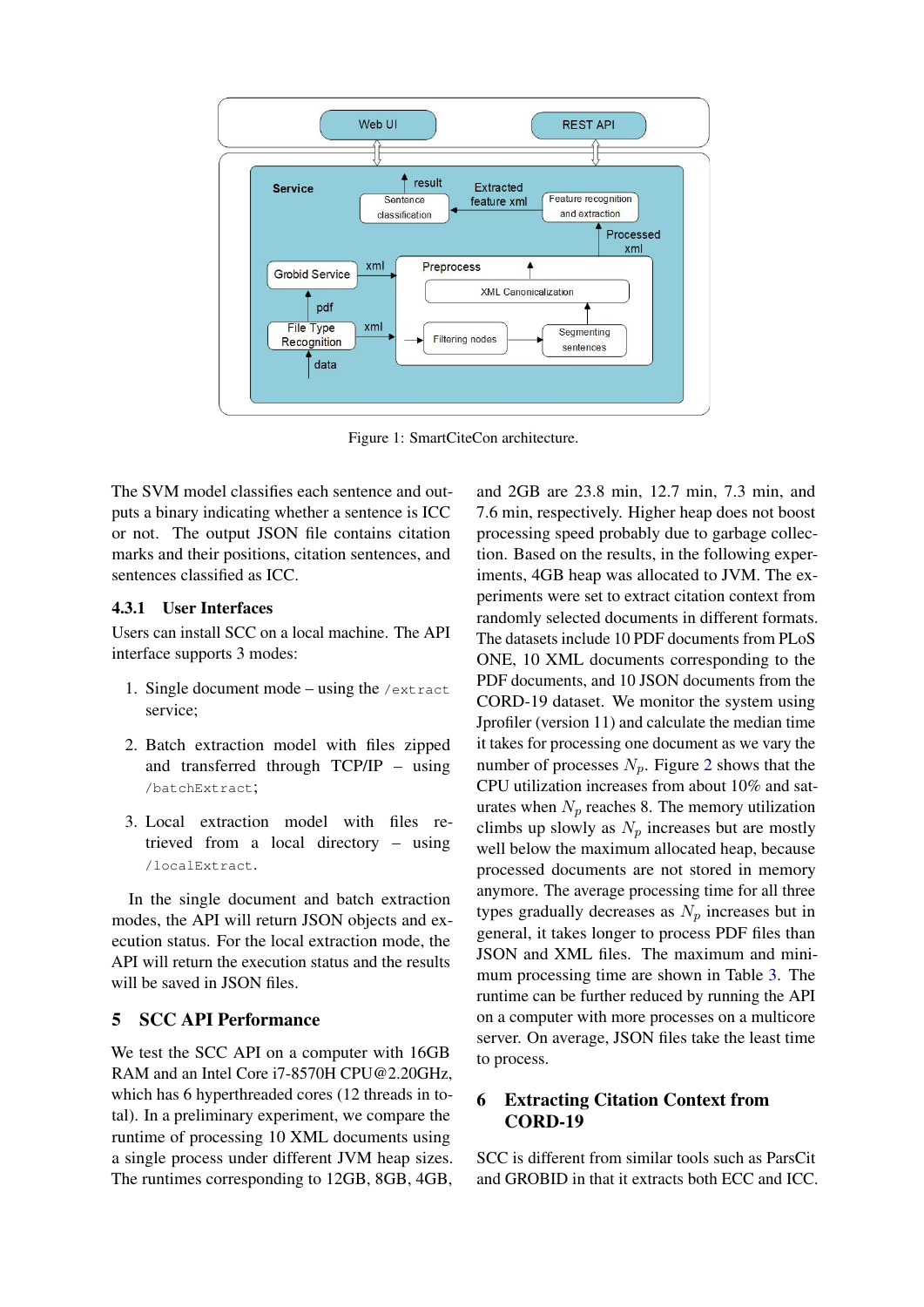<span id="page-4-0"></span>

Figure 2: The performance of SCC on a multicore computer. Runtime is normalized at the 177 seconds; the middle panel shows the CPU utilization monitored by Jprofiler; the right panel shows the memory utilization normalized at 4GB.

<span id="page-4-1"></span>

| XML | <b>PDF</b> |  | <b>JSON</b>                                        |  |
|-----|------------|--|----------------------------------------------------|--|
|     |            |  | $Max \mid Min \mid Max \mid Min \mid Max \mid Min$ |  |
|     |            |  | $164$   43   177   45   39   12                    |  |

Table 3: Runtime in seconds for different document formats. The maximum and the minimum runtime are achieved at  $N_p = 1$  and  $N_p = 8$ , respectively.

We apply SCC and extract ECC and ICC from the CORD-19 dataset. CORD-19 is an open-access dataset compiled by Allen Institute of Artificial Intelligence about COVID-19, SARS, MERS, and related keyphrases conforming to the S2ORC schema [\(Lo et al.,](#page-5-9) [2020\)](#page-5-9). We downloaded the data released on June 13, 2020 including 50,818 and 69,646 full text papers under the PMC and the PDF folders respectively. The PMC folder contains full-text files obtained by parsing  $JATS<sup>5</sup> XML files available for$  $JATS<sup>5</sup> XML files available for$  $JATS<sup>5</sup> XML files available for$ PMC papers using a custom parser, generated to the same target output JSON format. This resulted in 1,605,695 ECC and 10,215,848 ICC sentences from 33,319 documents. A fraction of documents was not processed due to the lack of citation marks and runtime exceptions.

SCC code is released at [https://gitee.com/](https://gitee.com/irlab/SmartCiteCon) [irlab/SmartCiteCon](https://gitee.com/irlab/SmartCiteCon). The dataset is available on Microsoft OneDrive with a link on the code repository.

### 7 Lessons Learned

The results in Table [3](#page-4-1) indicate that SCC takes about 45 seconds on average to process a PDF document, which is still relatively slow. Using Jprofiler, we found that more than 90% time was spent on preprocessing, specifically canonicalization, followed by sentence classification (for XML and JSON) or

file type recognition (for PDF). The bottleneck is partially attributed to the word tokenization and POS tagging in the Stanford CoreNLP API. One way to mitigate this problem is to use the Stan-ford CoreNLP Server<sup>[6](#page-4-3)</sup>. Alternatively, we can use Stanza [\(Qi et al.,](#page-5-12) [2020\)](#page-5-12), the successor of Stanford CoreNLP. Empirical results have shown that it is faster than CoreNLP in several NLP tasks. Stanza was written in Python, but we can develop a RESTful service. The slowness can also be attributed to the poor garbage collection in Java, which can impact CPU usage massively. A more systematic and fine-grained profiling is needed to diagnose the root cause of this problem.

### 8 Conclusions and Future Works

We developed SmartCiteCon (SCC), a Java API to extract explicit and implicit citation context from academic literature. The API implements an SVM model achieving an  $F_1 = 85.6\%$ . SCC accepts XML (in PLoS ONE schema or GROBID schema), PDF, and JSON (in S2ORC schema) formats. The output of SCC is a JSON file containing marked citation contexts and paper metadata if available. We applied SCC on the PMC subset of the CORD-19 dataset and obtained about 11.8 million citation context sentences in which 10.2 million are implicit citation context.

One limitation of SCC is that the model was trained on papers in computational linguistics, so more careful evaluation and feature distribution analysis should be performed when applying the model to other domains. In the future, we will explore word embedding models to enrich semantic features and improve scalability by overcoming performance bottlenecks.

<span id="page-4-2"></span><sup>5</sup><https://jats.nlm.nih.gov/>

<span id="page-4-3"></span><sup>6</sup>[https://stanfordnlp.github.io/](https://stanfordnlp.github.io/CoreNLP/corenlp-server.html) [CoreNLP/corenlp-server.html](https://stanfordnlp.github.io/CoreNLP/corenlp-server.html)